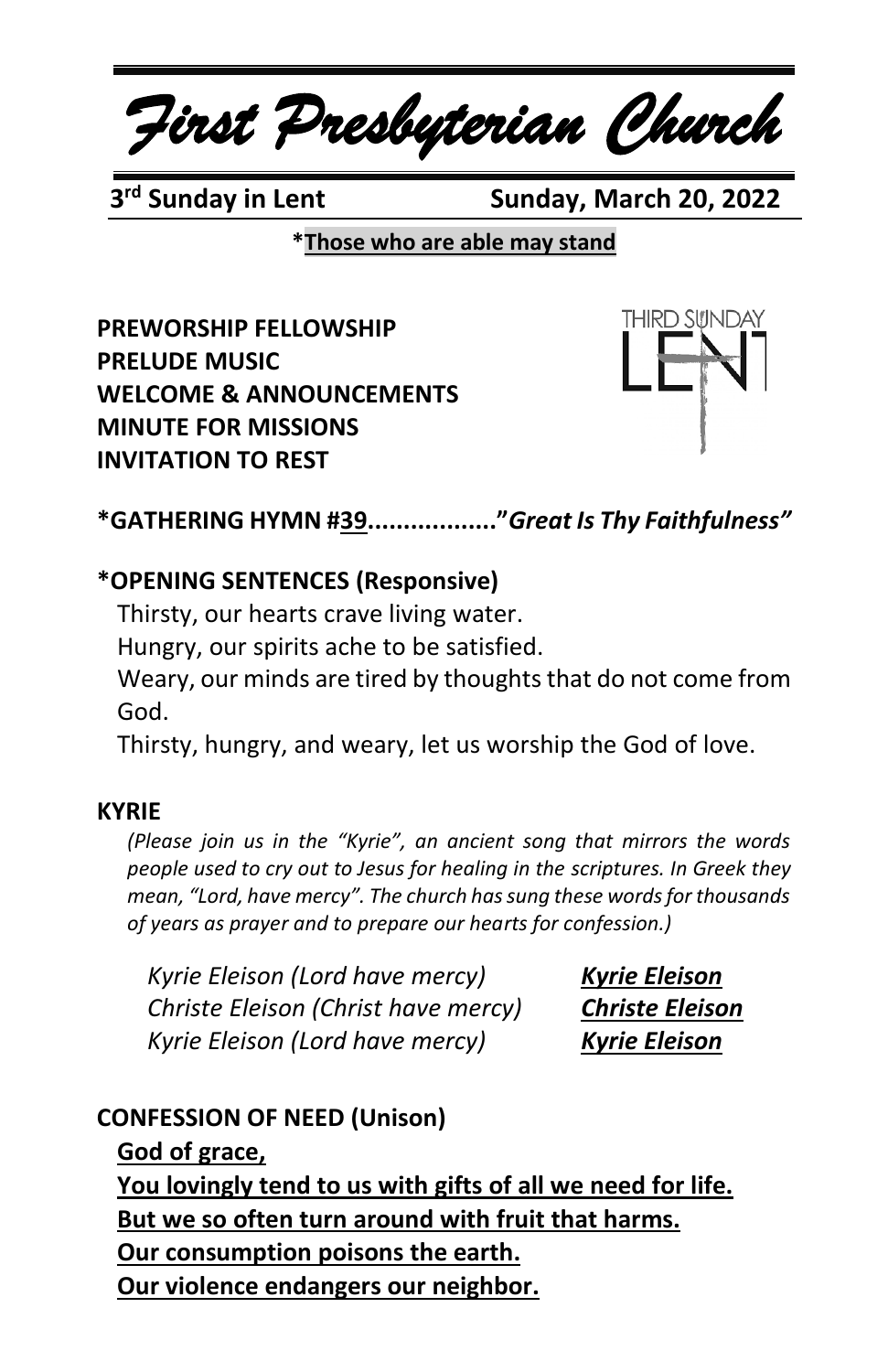**Our apathy isolates the weak. Our greed exploits the poor.**

**We ask for mercy, Lord.**

**Not to avoid the consequences of our actions but to receive what we need to change and the strength to endure it. Let your forgiveness be strong enough to change us. To transform us into people whose lives look like your love, peace and faithfulness.**

#### **KYRIE**

*Kyrie Eleison (Lord have mercy) Kyrie Eleison Christe Eleison (Christ have mercy) Christe Eleison Kyrie Eleison (Lord have mercy) Kyrie Eleison*

## **SILENCE FOR CONFESSION AND RESTING IN GOD'S GRACE**

### **DECLARATION OF GRACE (Responsive)**

Turn your ear and listen, so that you may live! God makes with us an everlasting covenant, the sure, steadfast love known to Moses, David, and the ancestors. Until it was fully revealed Jesus upon the cross. Trust in this good news.

**In Jesus Christ we are forgiven.**

**\*RESPONSE HYMN #743***................................ "Step by Step" x2*

**\*SHARING THE PEACE OF CHRIST** The Peace of Christ be with you! **And Also, with you!** Let us share a sign of God's peace with one another.



# **PRAYER FOR ILLUMINATION (Unison)**

**Holy Spirit, help us hear your voice beyond our inability to hear and understand your word beyond any speaker's ability to explain. Through your word, speak to our hearts even if our heads are not ready to listen. Amen.**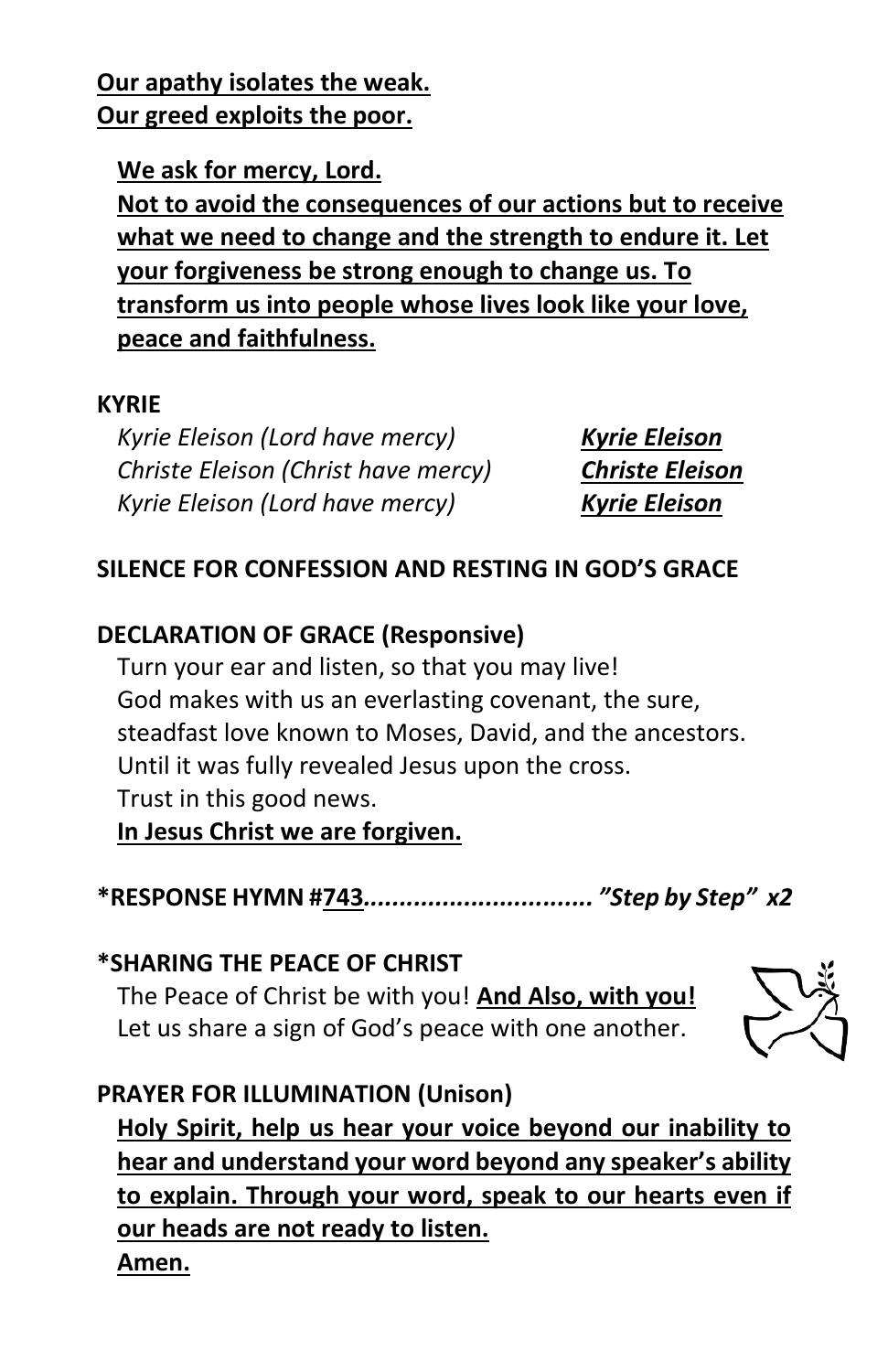### **SCRIPTURE**

**FIRST READING .....................................Isaiah 55:1-9 (pg 760)** *Leader: The Word of the Lord.* **People: Thanks be to God!**

**GOSPEL READING..................................... Luke 13:1-9 (pg 77)** *Leader: The Word of the Lord.* **People: Praise to You, O Christ**

**SERMON** Rev. Greg Isaacson

#### **SILENCE FOR REFLECTION**

**\*HYMN OF THE DAY #649.............................***"Amazing Grace"*

**PRAYERS OF THE PEOPLE** Lord in your Mercy. **Hear our Prayer.**

### **THE LORD'S PRAYER (forgive us our "sins")**

**\*BLESSING AND CHARGE (Responsive)**  Beloved children of God receive the gift of the Holy Spirit, the grace of Jesus Christ, and the blessing of the Lord forever. **Alleluia! Amen.**

**\*CLOSING HYMN #216..............................."***Beneath the Cross"*

#### **\*DISMISSAL (Responsive)**

Go in peace to love and serve the Lord. **Thanks be to God. Amen.**

*\_\_\_\_\_\_\_\_\_\_\_\_\_\_\_\_\_\_\_\_\_\_\_\_\_\_\_\_\_\_\_\_\_\_\_\_\_\_\_\_\_*

#### **\*POSTLUDE**



# *Please continue to be in prayer for:*

JoAnn Westburg Brent Blake Scott Brolsma Dale & Laura Charais Punky Johnson Duane & Betty Finkenbinder